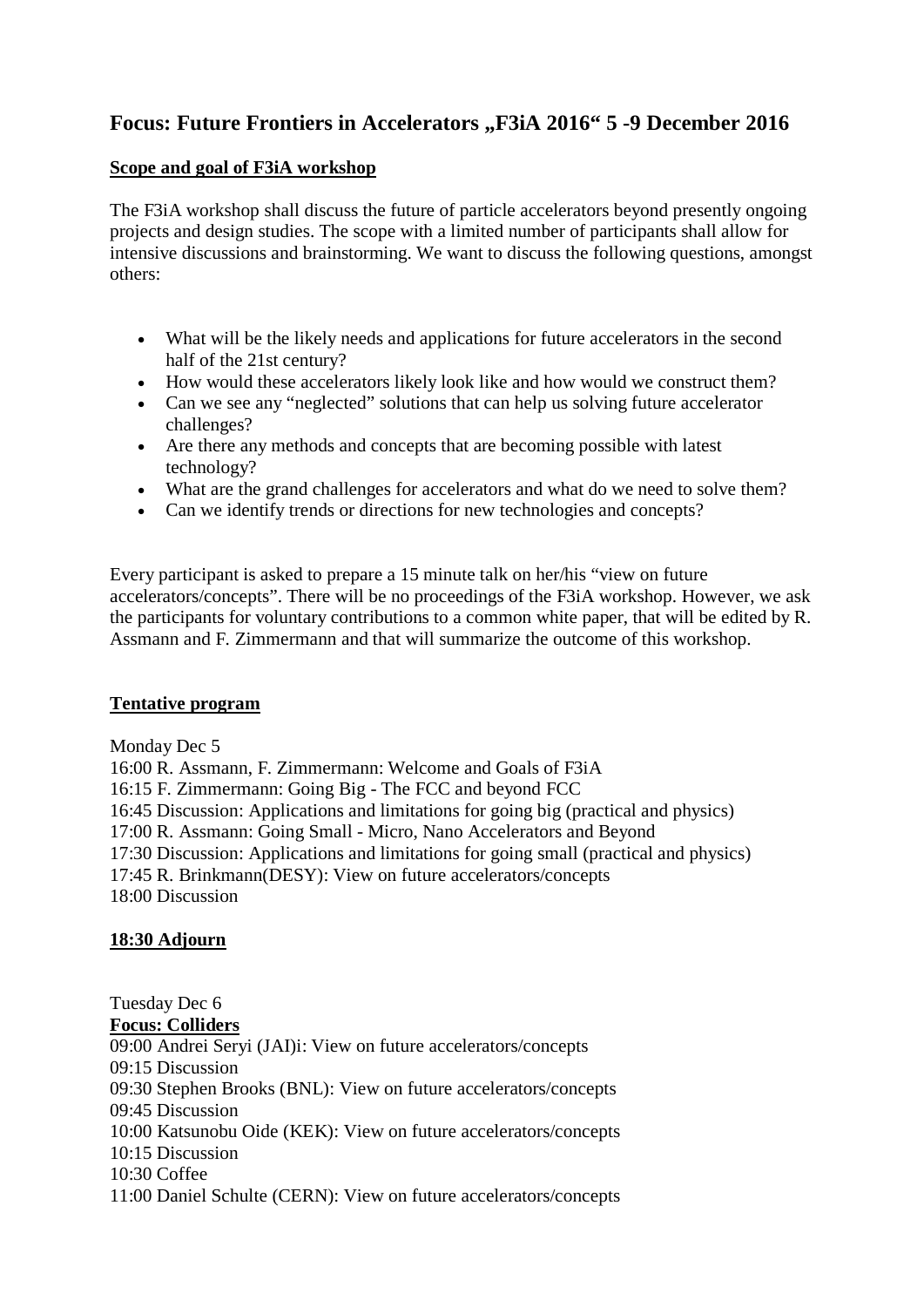11:15 Discussion 11:30 Valerie Lebedev (Fermilab): View on future accelerators/concepts 11:45 Discussion 12:00 Group picture 13:00 Lunch

#### **Focus: Colliders**

14:00 Matthew Wing (UCL/DESY): View on future accelerators/concepts 14:15 Discussion 14:30 Marica Biagini (INFN): View on future accelerators/concepts 14:45 Discussion

## **15:00 Brainstorming Session Colliders**

16:00 Coffee

**Focus: High Power/Intensity**

16:30 Maurizio Vretenar (CERN): View on future accelerators/concepts 16:45 Discussion 17:00 Oliver Boine-Frankenheimer (TU Darmstadt and GSI): View on future accelerators/concepts 17:15 Discussion 17:30 Giuliano Franchetti (GSI): View on future accelerators/concepts 17:45 Discussion 18:00 Adjourn

Wednesday Dec 7 **Focus: Photon Science** 09:00 Hans Weise (DESY): View on future accelerators/concepts 09:15 Discussion 09:30 Hitoshi Tanaka (SPring-8): View on future accelerators/concepts 09:45 Discussion 10:00 Daniel Ratner (SLAC): View on future accelerators/concepts 10:15 Discussion 10:30 Coffee 11:00 Shaukat Khan (University Dortmund): View on future accelerators/concepts 11:15 Discussion 11:30 Anke-Susanne Müller (KIT): View on future accelerators/concepts 11:45 Discussion

## **12:30 Lunch**

#### **14:00 Brainstorming Session Photon Science**

#### **Focus: Accelerator R&D**

15:00 Massimo Ferrario (INFN): View on future accelerators/concepts 15:15 Discussion 15:30 Brigitte Cros (University Paris Sud): View on future accelerators/concepts 15:45 Discussion 16:00 Coffee 16:30 Ulrich Dorda (DESY): View on future accelerators/concepts 16:45 Discussion